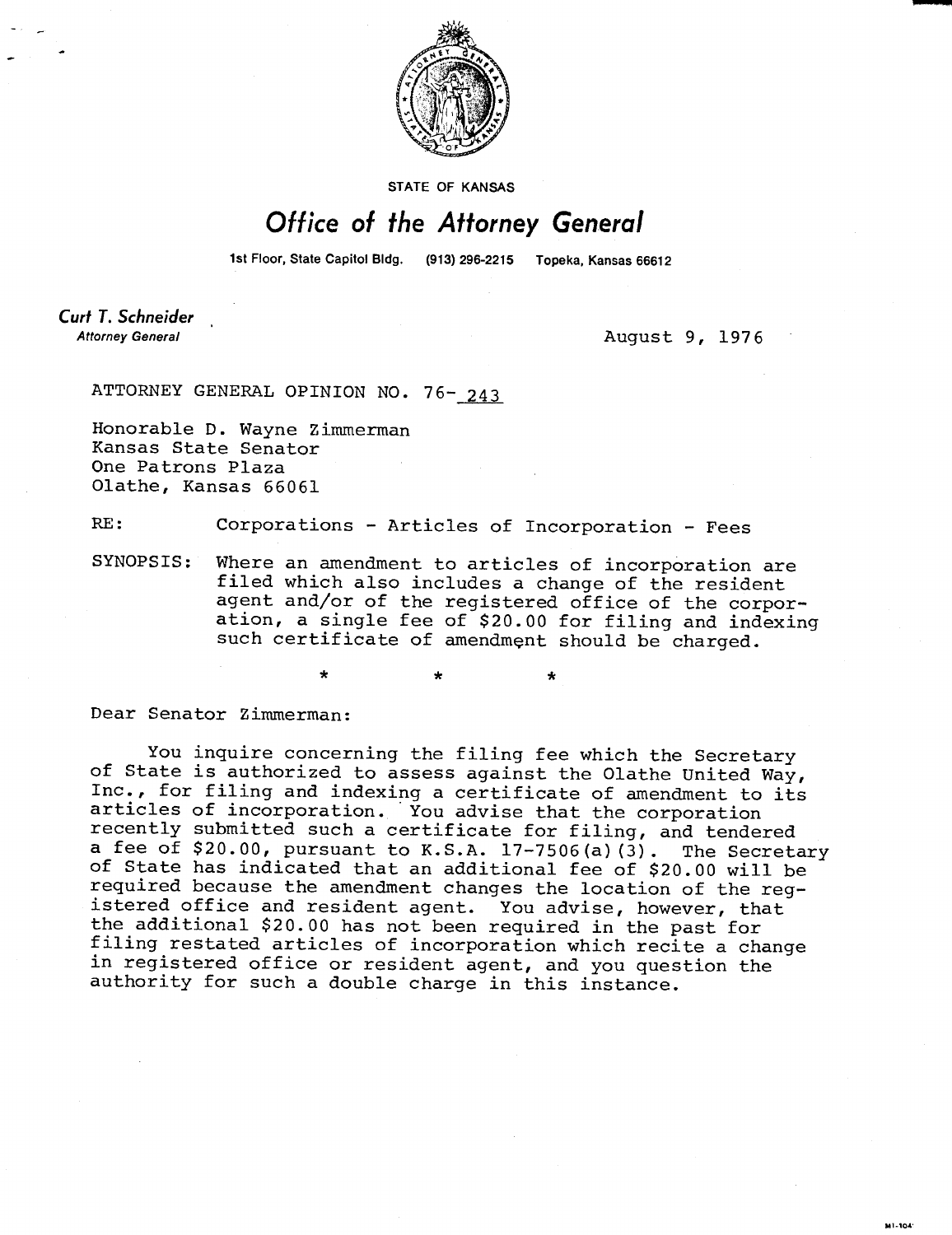Honorable D. Wayne Zimmerman August 9, 1976 Page Two

K.S.A. 17-7506(a) states in pertinent part thus:

"The secretary of state shall charge each domestic and foreign corporation a fee of twenty dollars (\$20) for issuing and filing and indexing any of the corporate documents described below:

(1) Restated articles of incorporation;

(3) Certificate of amendment of articles of incorporation, either prior to or after payment of capital;

 $\star$ 

 $\ddot{\bullet}$ 

(4) Certificate of change of location of registered office and registered agent . . ."

 $\star$ 

Articles of incorporation must include designation of the registered agent of the company. K.S.A. 17-6002(2). Restated articles may, by the nature of the instrument, amend any of the articles, including the designation of resident agent. K.S.A. 17-6605. The Secretary of State advises us that a single charge of \$20.00 has been made for filing restated articles of incorporation, because by the statutory definition of the articles, the restatement may extend to any and all matters in the articles, including the designation of the registered office or resident agent.

The same rationale applies, in my judgment, to the amended articles of incorporation proposed to be filed in this instance. Articles may be amended "in any and as many respects" as may be desired. K.S.A. 17-6601(a). A single certificate of amendment may thus include a change of the resident agent, as well as other matters.

The question is not, strictly speaking, whether the fee of \$20 may be charged twice for the filing of a single document which affects two or more of the purposes enumerated in K.S.A. 17-7506, but whether, when a single document is filed which, by its statutory definition, may include other matter which, if filed as a separate document would require a separate and additional filing fee of \$20.00, a double charge may be assessed